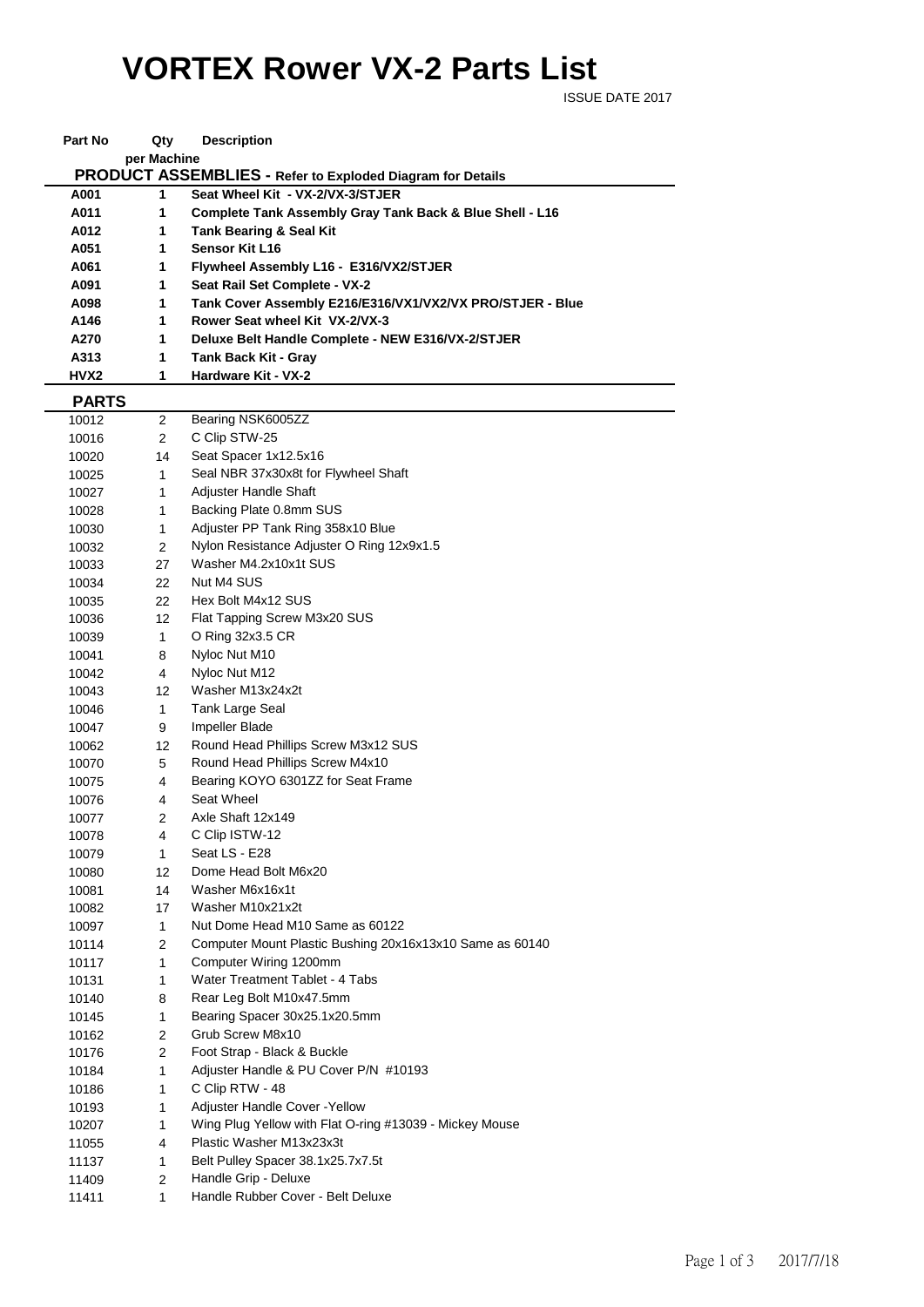| Part No | Qty            | <b>Description</b>                                                               |
|---------|----------------|----------------------------------------------------------------------------------|
|         | per Machine    |                                                                                  |
| 11418   | 1              | Handle with Belt 2900mm and Grips #11409 - E316 / VX2                            |
| 12002   | 1              | Dome Head Bolt M10x40                                                            |
| 12300   | 1              | Tank Back - Gray                                                                 |
| 13039   | 1              | Flat O Ring 33XØ4                                                                |
| 13044   | 1              | Tank Outer Cover Ring - Blue                                                     |
| 13117   | 1              | Heart Rate Wiring 1050mm - Upper                                                 |
| 13174   | $\mathbf{2}$   | Nyloc Nut M5                                                                     |
| 13910   | 1              | Hex Head Bolt M12x65                                                             |
| 20007   | 2              | Foot Levelers M8x30 Hardened Rubber                                              |
| 20150   | $\overline{2}$ | Dome Head Bolt M10x15                                                            |
| 50933   | 1              | LCD for IPM                                                                      |
| 60111   | 1              | Belt Pulley 100mm & 2 x Bearing #60112                                           |
| 60130   | 2              | Frame Rubber Bumper                                                              |
| 60708   | 4              | Washer M8x19x1.6                                                                 |
| 60709   | 2              | Nyloc Nut M8                                                                     |
| 61063   | $\overline{c}$ | Footplate Slider with Velcro #65997                                              |
| 61064   | 2              | Footplate Slider Base 120x111x22.8                                               |
| 61067   | 10             | Dome Head Bolt M5x15                                                             |
| 61291   | $\overline{2}$ | Curved Washer M10                                                                |
| 62820   | $\mathbf{1}$   | Oval Decal - FDF                                                                 |
| 62852   | $\overline{2}$ | Hex Head Bolt M6x60 - B Same as 62825                                            |
| 65960   | 1              | Idle Wheel & Bearing $6000ZZ \times 2 \#60112$                                   |
| 65992   | 4              | Flat Tapping Screw M3x12 - SUS                                                   |
| 65997   | 2              | Velcro for Sliding Footplate                                                     |
| 70303   | 1              | Flywheel - E316/VX2/E520/VX3                                                     |
| 70315   | 1              | Magnetic Ring & Rare Earth Magnet #70319                                         |
| 70321   | 1              | Tank Plug Black with O-ring #10039 (Decal - Do Not Remove)                       |
| 71011   | 10             | <b>Bungee Pulley Spacer</b>                                                      |
| 71021   | $\mathbf{2}$   | Hex Head Bolt M10x140                                                            |
| 71024   | 5              | Hex Head Bolt M12x35                                                             |
| 72019   | 1              | PVC Cover & Decal - E316/VX2                                                     |
| 73003   | 1              | Hex Head Bolt M12x50                                                             |
| 73045   | 1              | PC Tank Cover with Level Decal 16R & Triangle Plate #13046 & Bolts #65992 - Blue |
| 73082   | 1              | Washer 30x10.2x3t SUS Same as 10138                                              |
| 73096   | 1              | Dome Head Bolt M10x65                                                            |
| 73117   | 1              | Sensor Lead 30cm DT                                                              |
| 73118   | 1              | Round Head Phillips Screw M4x6                                                   |
| 73210   | $\overline{c}$ | <b>Transport Wheel</b>                                                           |
| 73313   | 1              | Impeller Shaft E316/VX2/Row GX                                                   |
| 74038   | 1              | Rubber Bumper for Rear Leg                                                       |
| 74109   | 9              | Bungee Pulley with Bearing - L16                                                 |
| 74346   | 1              | <b>Plastic Computer Stalk</b>                                                    |
| 74705   | 1              | Belt/Bungee Pulley, One Way Bearings & Needle Bearings                           |
| 75016   | 2              | O-Ring 37.7x3.5 for Handle                                                       |
| 75019   | $\mathbf{1}$   | Hex Head Bolt M10x75mm                                                           |
| 76336   | $\mathbf{2}$   | Hex Head Bolt M8x40                                                              |
| 82001   | 1              | Lower Frame with Caution Decal - VX2                                             |
| 82040   | 1              | Seat Frame VX2/3                                                                 |
| 82045   | 1              | Rear Leg with Decal - VX2                                                        |
| 82054   | 1              | S Bend for VX1/2                                                                 |
| 82063   | 1              | Tension Cable - VX2                                                              |
| 82077   | $\overline{c}$ | Rubber Feet for Rear Leg - VX2/3                                                 |
| 82087   | $\mathbf{1}$   | Hex Head Bolt M10x65                                                             |
| 82088   | $\overline{c}$ | Dome Head Bolt M10x170                                                           |
| 82089   | 1              | Dome Head Bolt M10x80                                                            |
| 83021   | 1              | Upper Frame with Decals- NEW VX-2                                                |
| 83031   | 1              | Footplate - VX2                                                                  |
| 83903   | 1              | IPM with USB without HR                                                          |
| 84504   | 1              | Bungee 6mmx312CM for E316/VX-2 Belt                                              |
|         |                |                                                                                  |